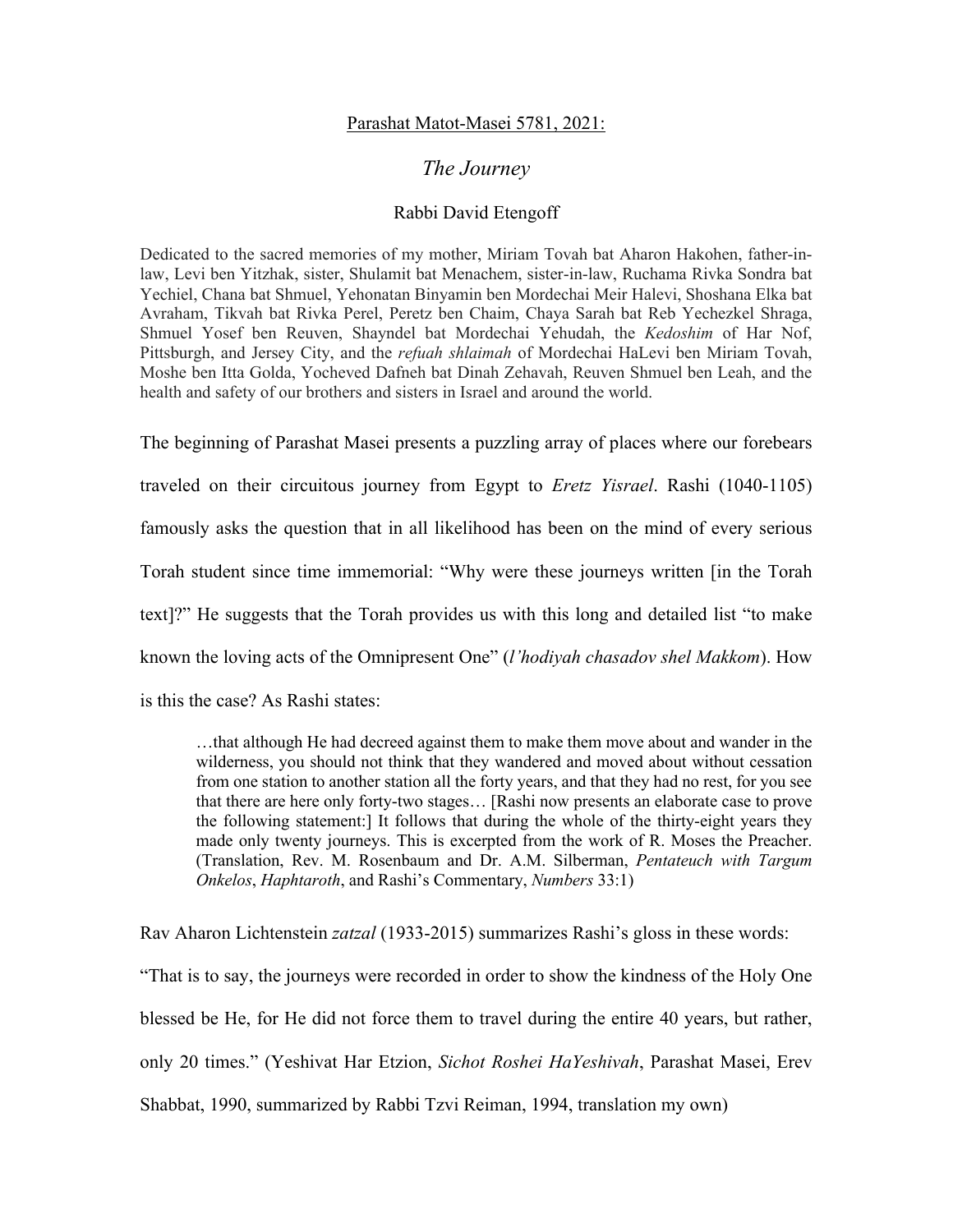While Rashi focuses upon Hashem's kindness in limiting our nations' travels during their time in the Sinai Desert, the Rambam (1135-1204) has a very different perspective as to why the Torah spends 39 verses detailing every journey our ancestors undertook:

Of this kind [of narrative that appears superfluous] is the enumeration of the stations [of the Israelites in the wilderness]. At first sight it appears to be entirely useless; but in order to obviate such a notion Scripture says, "And Moses wrote their goings out according to their journeys by the commandment of the L-rd." (*Numbers* 33:2). It was indeed most necessary that these should be written. For miracles are only convincing to those who witnessed them; whilst coming generations, who know them only from the account given by others, may consider them as untrue. But miracles cannot continue and last for all generations; it is even inconceivable [that they should be permanent]. Now the greatest of the miracles described in the Law is the stay of the Israelites in the wilderness for forty years, with a daily supply of manna…All these miracles were wonderful, public, and witnessed by the people. But G-d knew that in the future people might doubt the correctness of the account of these miracles. in the same manner as they doubt the accuracy of other narratives; they might think that the Israelites stayed in the wilderness in a place not far from inhabited land, where it was possible for man to live [in the ordinary way] … In order to remove all these doubts and to firmly establish the accuracy of the account of these miracles, Scripture enumerates all the stations, so that coming generations may see them, and learn the greatness of the miracle which enabled human beings to live in those places forty years. (*The Guide for the Perplexed*, III:50, translation, M. Friedlander, pp. 382-383, underlining my own)

According to the Rambam, the Torah provides us with a comprehensive listing of the travels of the *Dor HaMidbar* (Generation of the Desert) to underscore the authenticity of the multifaceted miracles of their survival in the incredibly hostile environment of the Sinai Desert, "so that coming generations may see them, and learn the greatness of the miracle which enabled human beings to live in those places forty years." Though, "all these miracles were wonderful, public, and witnessed by the people…G-d knew that in the future people might doubt the correctness of the account of these miracles. in the same manner as they doubt the accuracy of other narratives." The Torah's comprehensive account of these travels, therefore, comes to prove their extraordinary nature. Moreover, it illustrates the Almighty's role as He Who performs ongoing miracles for *b'nai Yisrael*.